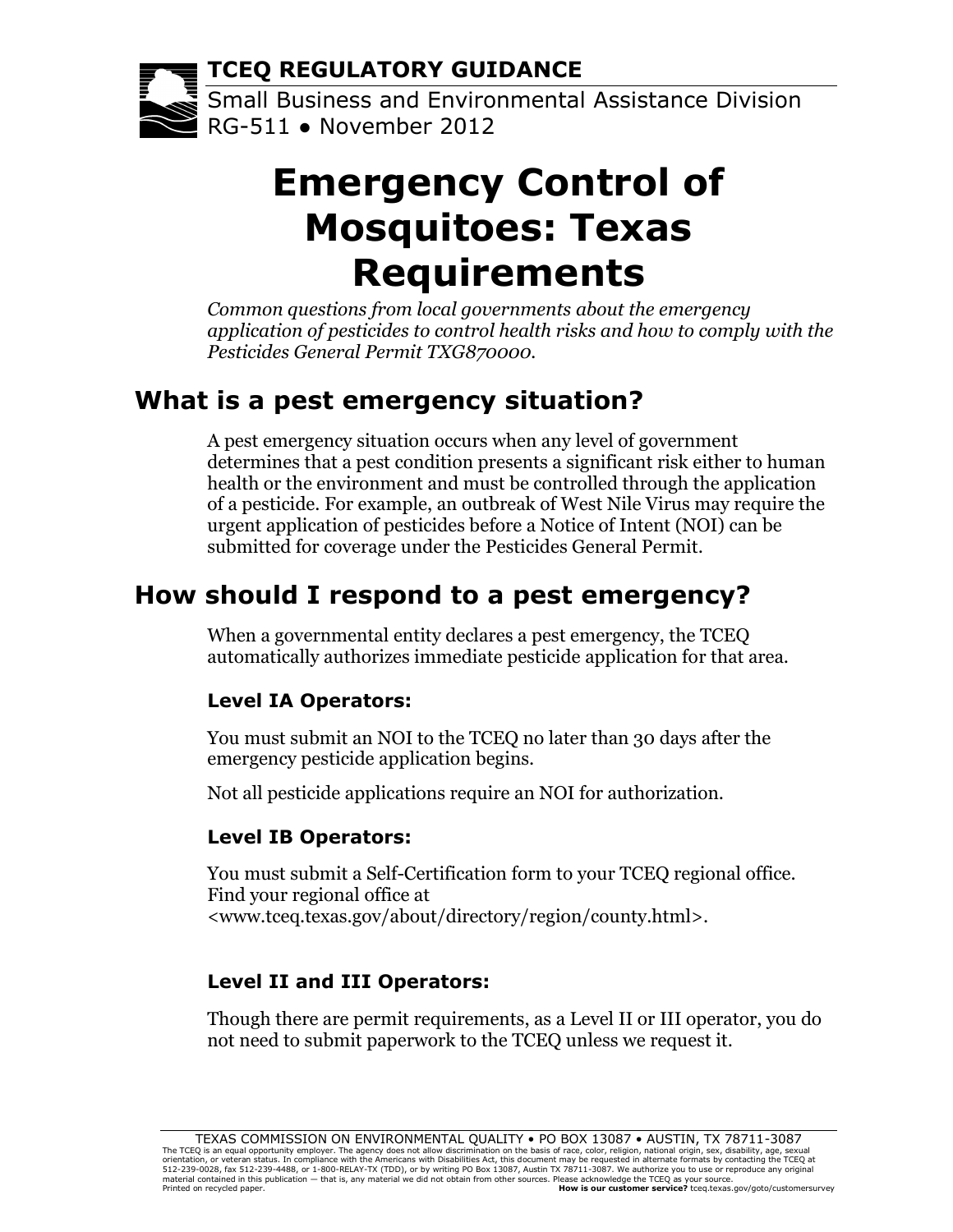### **How do I know if I am required to have permit coverage as a Level IA Operator?**

Those applying certain pesticides in, over, or near waters of the United States (U.S.) in Texas must consider the total land area to be treated in a calendar year before determining the operator level and permit requirements.

Level IA Operators meet the threshold criteria because the pest treatment area (TA) for one calendar year is:

- 6,400 acres or more of land containing water
- 200 linear miles at water's edge
- 100 acres in water

And they apply:

- Restricted Use Pesticides (RUP)
- State-Limited Use Pesticides (SLU)
- Regulated Herbicides (RH)

#### See *[Pesticides General Permit: Am I Regulated?](http://www.tceq.texas.gov/permitting/wastewater/general/pestgpair)* at

[<www.tceq.texas.gov/goto/pesticides-general-permit](http://www.tceq.texas.gov/goto/pesticides-general-permit) >for more information about your operator level and whether you need a permit.

### **Is an NOI required for each PMA in our area?**

You may submit a single NOI for a countywide permit if you have more than five pest management areas (PMAs) within a single county or your county's PMA is the same as its jurisdictional boundary. If you have more than 10 PMAs within the state, you may submit a single NOI for a statewide permit.

### **What if I contract with a local pest-control service?**

Pest-control companies hired by local governments to apply pesticides are *not* responsible for submitting the NOI or other operator requirements associated with the permit. Those companies are responsible for the proper handling of the pesticides and complying with the Texas Department of Agriculture license requirements.

Whoever controls the timing, location, method, and means of the pesticide application is responsible for complying with the permit requirements. For example, representatives from multiple local governments may decide that aerial spray application is the best approach for a particular area. Each of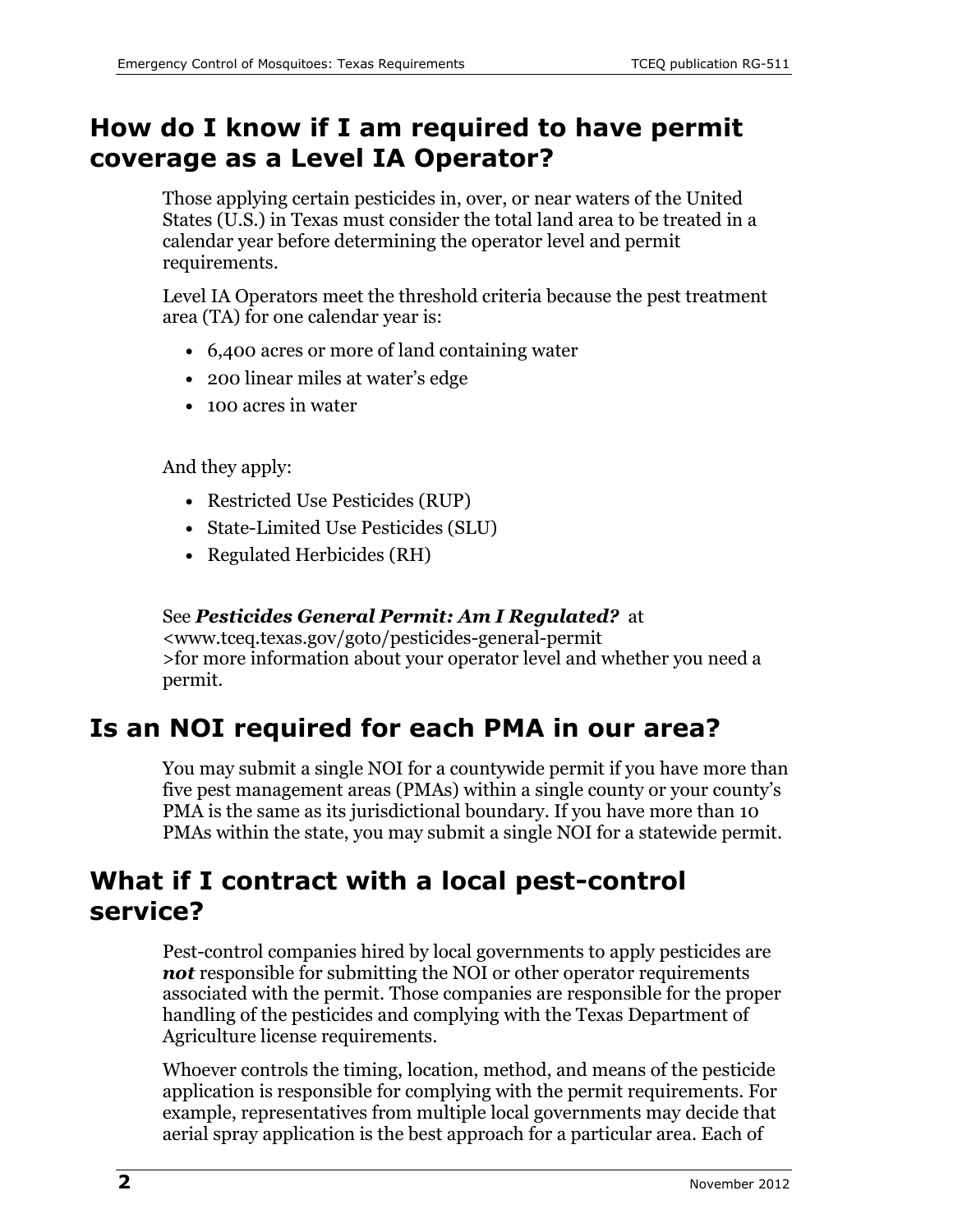those local government entities must determine permit applicability for the PMA in their jurisdiction.

### **What if my area of pesticide application is smaller than the threshold criteria for Level IA?**

Those who meet the PMA criteria above but apply only general use (GU) or "over-the-counter" pesticides are considered Level IB Operators.

Also considered Level IB Operators are private entities that meet the TA criteria above and apply RUP, SLU, or RH to an area with only private access.

Level II Operators are those applying RUP, SLU, RH, or GU pesticides in smaller areas than the criteria above but greater than 1 acre of water.

Only those applying GU pesticides to less than 1 acre of water are considered Level III Operators.

### **What are the requirements for an emergency pesticide application?**

The requirements are the same regardless of whether the pesticide application is routine activity or due to an emergency situation–*with one exception*: Level IA Operators may submit the NOI within 30 days *after* the emergency pesticide application has begun. There are different requirements for each operator level.

#### **Level IA Operators must:**

- Submit [NOI form \(TCEQ-20601\)](http://www.tceq.texas.gov/assets/public/permitting/waterquality/forms/20601.pdf) and applicable fee
- Develop and implement a [Pesticide Discharge Management Plan](http://cfpub.epa.gov/npdes/home.cfm?program_id=410)  [\(PDMP\)](http://cfpub.epa.gov/npdes/home.cfm?program_id=410)
- Use [Integrated Pest Management \(IPM\) Practices](http://www.epa.gov/opp00001/factsheets/ipm.htm)
- Conduct a visual evaluation before, during, and after pesticide application
- Prepare and submit an [Adverse Incident Report,](http://www.tceq.texas.gov/assets/public/permitting/wastewater/general/20624.pdf) if applicable
- Prepare and submit a Spill/Leak Notification, if applicable
- Pay an Annual Water Quality fee assessed Sept. 1 on active permits
- Submit a [Notice of Termination form \(TCEQ-20602\)](http://www.tceq.texas.gov/assets/public/permitting/waterquality/forms/20602.pdf) when permit coverage is no longer required
- Prepare an [Annual Report of usage](http://cfpub.epa.gov/npdes/home.cfm?program_id=410) no later than 45 days after permit termination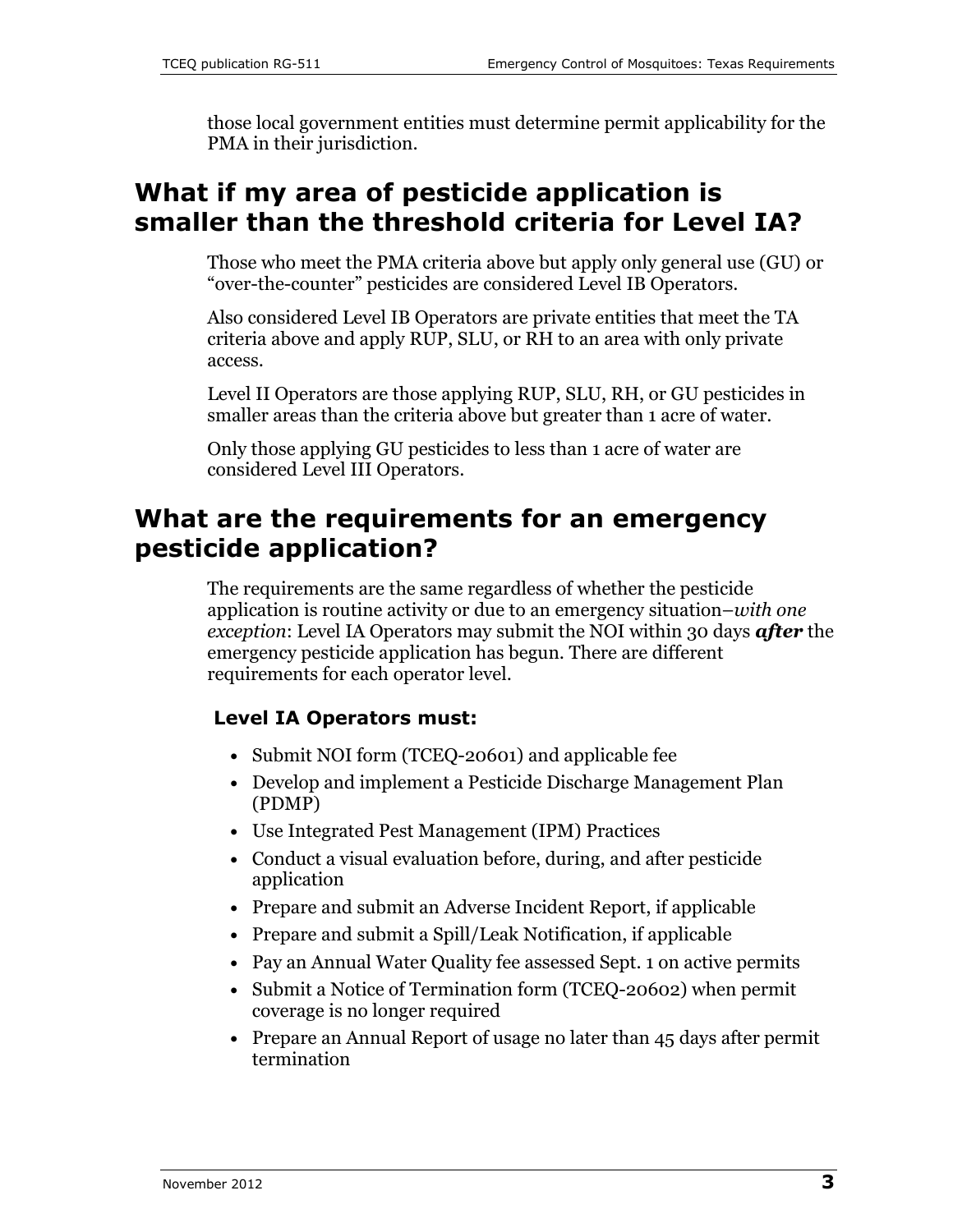#### **Level IB Operators must:**

- Submit [Self-Certification form \(TCEQ-20604\)](http://www.tceq.texas.gov/assets/public/permitting/waterquality/forms/20604.pdf) to your TCEQ regional [office](http://www.tceq.texas.gov/about/directory/region/reglist.html)
- Develop and implement a [PDMP](http://cfpub.epa.gov/npdes/home.cfm?program_id=410)
- Use [IPM Practices](http://www.epa.gov/opp00001/factsheets/ipm.htm)
- Conduct a visual evaluation before, during, and after pesticide application
- Prepare and submit an [Adverse Incident Report,](http://www.tceq.texas.gov/assets/public/permitting/wastewater/general/20624.pdf) if applicable
- Prepare and submit a Spill/Leak Notification, if applicable

#### **Level II Operators must:**

- Complete [Self-Certification form \(TCEQ-20605\)](http://www.tceq.texas.gov/assets/public/permitting/waterquality/forms/20605.pdf) and keep readily available
- Conduct a visual evaluation during and after the pesticide application
- Prepare and submit an [Adverse Incident Report,](http://www.tceq.texas.gov/assets/public/permitting/wastewater/general/20624.pdf) if applicable

#### **Level III Operators must:**

• Follow directions on the product label

### **What are the annual reporting requirements for an operator with more than one PMA?**

Level I Operators must prepare only one annual report for each of the PMAs that meet or exceed the annual threshold. The report(s) must be readily available upon our request.

The annual reporting requirements are the same for emergency pesticide applications as for routine pesticide applications.

### **If I am a Level IB Operator and I add a new PMA, does that require an NOI?**

You may increase a PMA and not be required to submit an NOI to obtain permit coverage. However, if you decide to use RUP, SLU, or RH instead of general-use pesticides, you will become a Level IA Operator.

If a new PMA is added or expanded, then you must submit a revised Self-Certification form to your [TCEQ regional office](http://www.tceq.texas.gov/about/directory/region/reglist.html) and update your PDMP to include the additional PMA.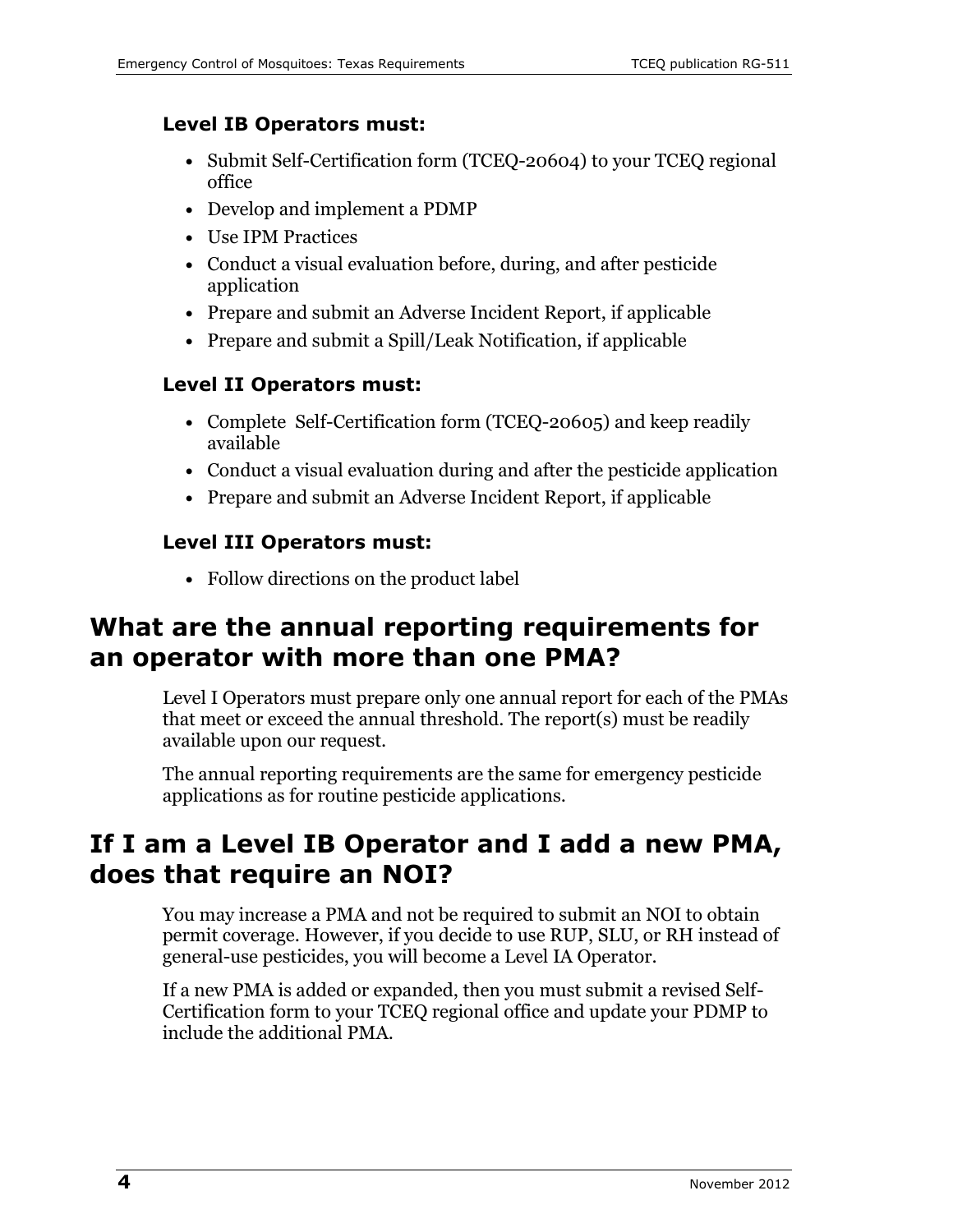### **Must I comply with all of the requirements for the full permit term once I no longer meet the criteria for a Level IA Operator?**

An emergency situation may require treatment of a much larger area than what is treated routinely. A Level IA Operator may return to a lower operator level under certain conditions.

Submit a Notice of Termination (NOT) to the TCEQ when the annual threshold criteria will not be reached during the remainder of the permit term, the application of pesticides stops, or there is a change in permittee.

Only operators who submitted an NOI are required to submit an NOT.

# **Wouldn't I just submit a Notice of Change?**

You must submit a Notice of Change (NOC) only to report supplemental or corrected information if your original NOI was incomplete or inaccurate.

### **How much is this going to cost?**

Only Level IA Operators must pay the permitting fee and the water quality fee, which is assessed on Sept. 1 for all active permits. To avoid unnecessary annual water quality fees, you must submit an NOT when permit coverage is no longer required.

The permitting fee is \$100 for an NOI submitted on paper and \$75 for an NOI submitted electronically. In a pest emergency situation, Level IA Operators must submit a paper NOI.

The annual water quality fee is \$100 for one PMA or \$500 for a countywide or statewide permit.

### **Where can I find more information?**

#### **TCEQ's Pesticides General Permit**

A copy of the Pesticides General Permit TXG870000, all of the referenced forms, and other related documents are located on the [TCEQ website](http://www.tceq.texas.gov/permitting/wastewater/general/pestgpair) at: *[www.tceq.texas.gov/goto/pesticides-general-permit](http://www.tceq.texas.gov/goto/pesticides-general-permit)*

If you have additional questions related to the pesticide general permit, its requirements, or applicability to your activities, please call *512-239-BUGS (2847)* or e-mail [<PGP@tceq.texas.gov>.](mailto:PGP@tceq.texas.gov%3e.)

Templates of a Pesticide Discharge Management Plan (PDMP) and an Annual Report are located on the [U.S. Environmental Protection Agency](http://cfpub.epa.gov/npdes/home.cfm?program_id=410)